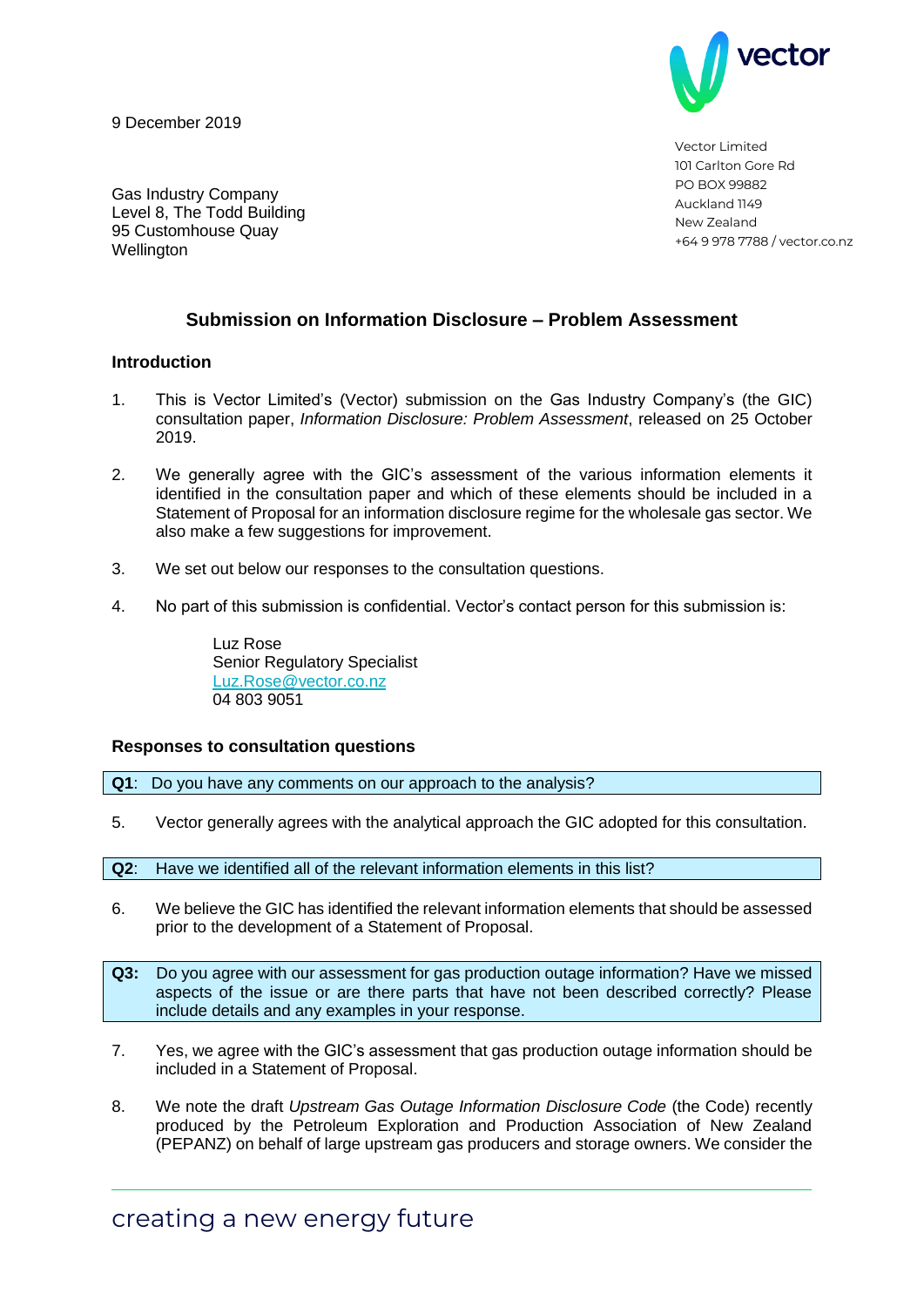

Code to be an improvement on current notification arrangements around planned and unplanned gas production and storage outages.

- 9. We would welcome the immediate implementation of the Code by PEPANZ and the Code's intended signatories. We believe this will deliver timely improvements in the notification of gas production and storage outages. The voluntary nature of the Code means it can be implemented in an expeditious manner. It would be a 'quick win' for the advancement of information transparency and asymmetry in the wholesale gas sector.
- 10. We recognise the GIC's and gas producers' ongoing initiative of using the GIC website to disclose outage information, which we find useful.
- 11. We suggest that the GIC consider the above Code, the ongoing voluntary outage disclosures through the GIC website, or a combination of both, as potential options (among others) for the disclosure of outage information. We support a regulated solution as a backstop should these options be proven to be unsustainable in practice.
- **Q4**: Do you agree with our assessment for major gas user facility outage information? Have we missed aspects of the issue or are there parts that have not been described correctly? Please include details and any examples in your response.
- 12. The GIC "is unsure" whether to include major gas user facility outage information in a Statement of Proposal.
- 13. In our view, information on planned and unplanned outages that are likely to have a material effect on gas prices on the supply side and/or demand side should be published. Materiality could be determined by a TJ/hour threshold rather than a TJ/day level. This is because restart times for unplanned shutdowns are generally not known with any degree of certainty and can be longer or shorter than one day. We note that the process of publishing this information would not cost much for the relevant parties.
- **Q5**: Do you agree with our assessment for gas storage outage information? Have we missed aspects of the issue or are there parts that have not been described correctly? Please include details and any examples in your response.
- 14. Yes, we agree with the GIC's assessment that gas storage outage information should be included in a Statement of Proposal.
- 15. Also see our response to Q3 on the voluntary Code produced by PEPANZ. We consider this initiative to be 'a step in the right direction' in promoting transparency around gas storage outage information. It should therefore be considered by the GIC as a potential option for disclosing this type of information, with a regulated solution as a backstop.
- **Q6**: Do you agree with our assessment for transmission pipeline outage information? Have we missed aspects of the issue or are there parts that have not been described correctly? Please include details and any examples in your response.
- 16. Yes, we agree with the GIC's assessment and intention not to include gas transmission pipeline outage information in a Statement of Proposal.
- 17. We agree that industry participants are sufficiently comfortable with the information that is already being disclosed publicly around gas transmission pipeline outages.
- **Q7**: Do you agree with our assessment for contract price and volume information? Have we missed aspects of the issue or are there parts that have not been described correctly? Please include details and any examples in your response.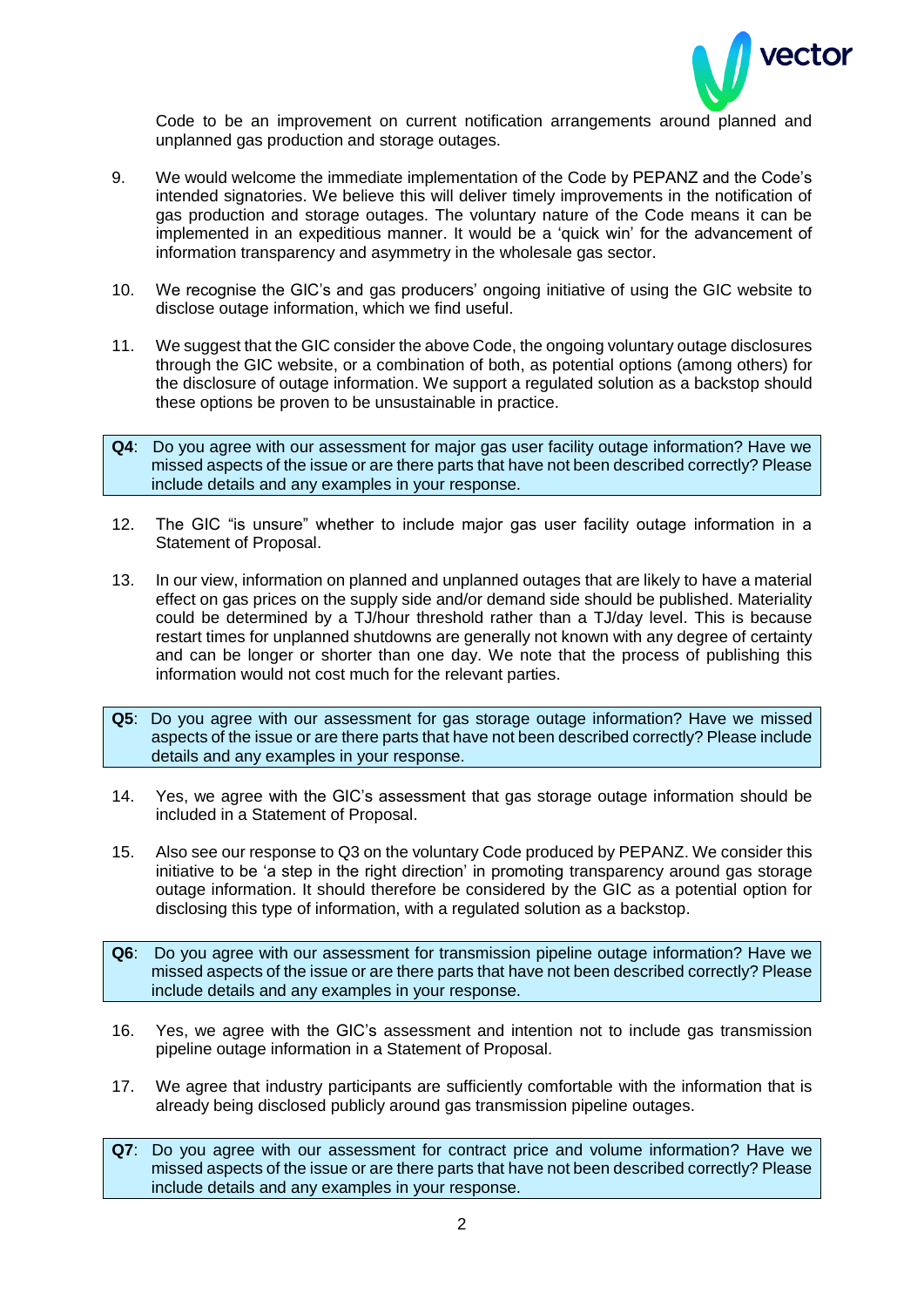

- 18. Yes, we agree with the GIC's assessment that contract price and volume information should not be included in a Statement of Proposal, given the commercial sensitivity of this information and the limitations associated with anonymising information from the relevant parties.
- 19. It is indicated on page 36 of the consultation paper that "Contact and Vector supported disclosure of this information [*referring to contract price and volume information*] in their submissions; however, neither of these parties provided rationale supporting their decisions". The GIC may have misunderstood Vector's position relating to this information. We reiterate our position below, which we expressed in our *Submission on the GIC's Options for Information Disclosure in the Wholesale Gas Sector* (page 1), dated 17 April 2019:

…Given there is already widespread stakeholder recognition of the importance of timely and symmetric access to outage information, prioritising this information will deliver immediate benefits at low cost. It will ensure that this workstream will not be 'bogged down' by **potentially contentious issues associated with other types of information, such as information on volumes and prices.** 

**Other types of information can be considered in the second stage of this workstream.**

[emphasis added]

- **Q8:** Do you agree with our assessment for emsTradepoint price & volume information? Have we missed aspects of the issue or are there parts that have not been described correctly? Please include details and any examples in your response.
- 20. Yes, we agree with the GIC's assessment that emsTradepoint price and volume information should not be included in a Statement of Proposal.
- 21. A range of price and volume information is already available through a read-only subscription from emsTradepoint. Parties requiring additional data, or information that is important for their operations, should be willing to pay for such information. Otherwise, emsTradepoint would not be able to recover the cost of providing its services to the market, and other parties intending to provide similar or related services will be disincentivised from doing so in the future.
- **Q9**: Do you agree with our assessment for gas storage facilities information? Have we missed aspects of the issue or are there parts that have not been described correctly? Please include details and any examples in your response.
- 22. The GIC's view is that inclusion of gas storage facilities information in a Statement of Proposal will depend to some extent on the progress of its discussions with the Ministry of Business, Innovation & Employment (MBIE). These discussions are on the potential publication of information that Flex Gas discloses as part of MBIE's Quarterly Retail Sales Survey.
- 23. In our view, gas storage facilities information provided to MBIE should be publicly disclosed in a timely manner – whether by MBIE or through the Statement of Proposal the GIC intends to develop. However, the contractual position of the storage facility should not have to be disclosed. We consider the contractual position of a party that operates in a competitive environment to be commercially sensitive and only that party should be able to determine whether to disclose that information or not.
- **Q10**: Do you agree with our assessment for gas production forecast information? Have we missed aspects of the issue or are there parts that have not been described correctly? Please include details and any examples in your response.